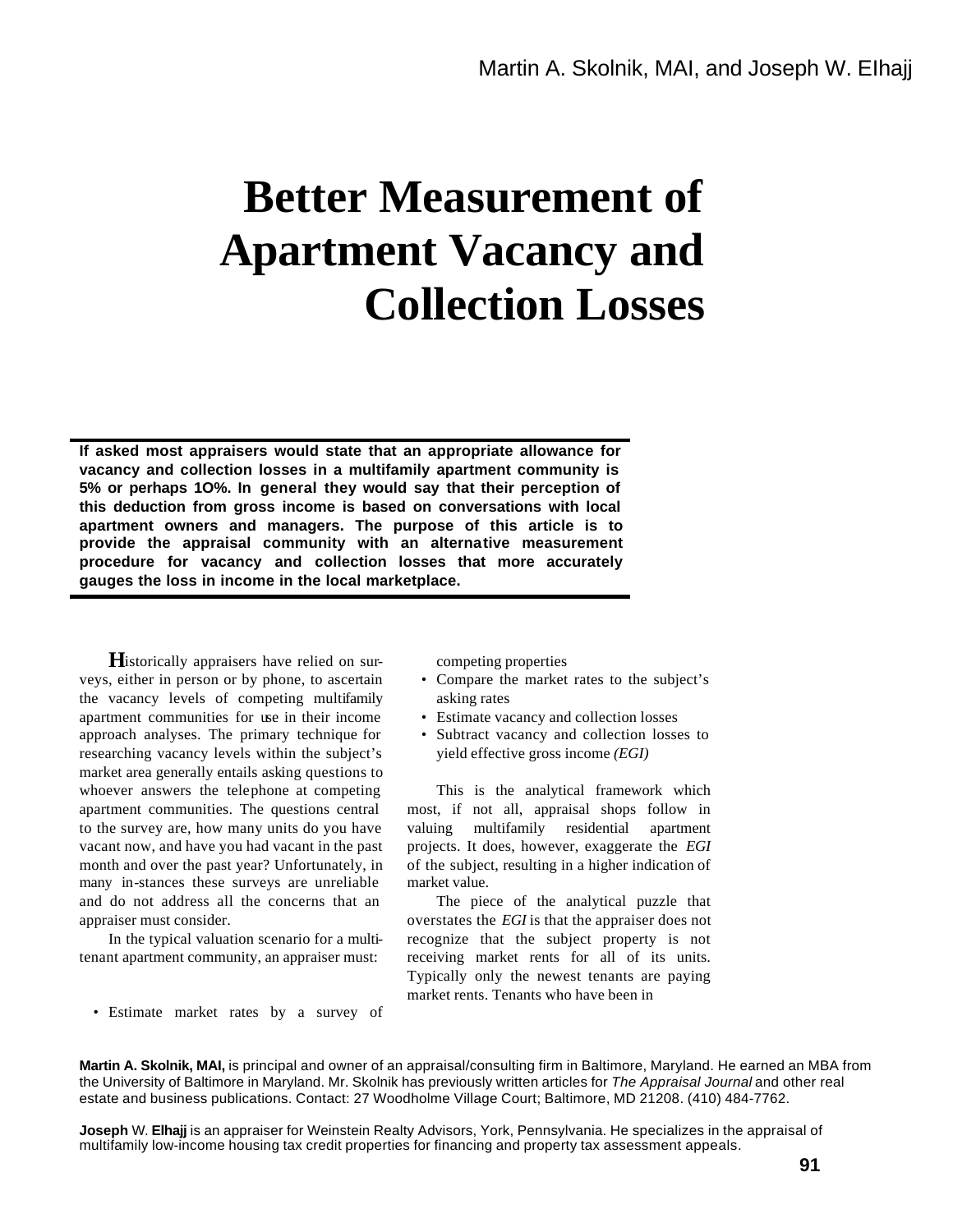residence for more than a year may have had their leases renewed at an amount less than the current market rate. Others may be holding over on a month-to-month basis at a flat rent with a larger risk of vacancy due to the short-term nature of their tenancy. In addition, there may be tenants who are withholding rental payments and on the verge of being evicted; these conditions must also be considered in vacancy and collection losses.

The person-to-person surveys that most appraisers perform do not reflect the lower-thanmarket rents of holdovers or renewed tenants or rents owed but will never be received, nor do they reflect the added risk of short-term tenancies. Each of these items of rent loss affects a property's value. The *EGI* is overstated, yielding higher market value estimates.

## **REVISED ANALYTICAL PROCEDURE**

A more accurate measurement of vacancy and collection losses can be derived comparing potential gross income *(PGI)* from market rates against the subject's actual collected income. This analysis can be easily performed using information that the appraiser may already have in-house, namely, the data files of apartment projects already completed.

For each comparable, the appraiser should compare the *PGI* as measured by market rents applied to the property's unit mix with the actual collected income reported on year-end income and expense statements. The percentage difference is the actual vacancy and collection loss (also referred to as "rent loss") for that comparable property. Compiling several observations from the appraiser's database should be sufficient to demonstrate a trend that could be applied to the subject's *PGI.* (This is much like compiling capitalization rates derived from comparable sales, or construction cost

l

## Martin A. Skolnik, MAI, and Joseph W. EIhajj

comparables derived from

data on recently built properties.) That, then, would more accurately reflect the *EGI* for the subject property.

The calculation is stated as:

Actual vacancy and collection loss (also known as rent loss) = *PGI* — actual rental collections! *PGI*

This calculation can also be performed on the HP-12C as:

| Input                                  | Keystroke  |
|----------------------------------------|------------|
| $\cdot$ (\$) <i>PGI</i>                | Enter      |
| $\cdot$ (\$) Actual rental collections | $\sim\!\%$ |

The display will be the percentage of actual vacancy and collection loss (rent loss).

## **EXAMPLE**

The data in table 1, gathered from actual observations, demonstrates these relationships and compares the vacancy and collection losses.

It is interesting to note the relationship between the reported vacancy from a verbal survey and the calculations. This incongruity is due, in part, to the misconception in the apartment-leasing community that a signed lease constitutes a fully occupied unit producing market rent payments. To the rental agent, this scenario is not a vacancy. But the appraiser considers this condition a factor that reduces *PGI* since a signed lease does not mean that the tenant is currently paying market-level rent.

After compiling a chart of vacancy and collection loss comparables, the appraiser should correlate the results from this analysis to the subject's circumstances. This is easily accomplished by calculating the same ratio for the subject (see table 2), then comparing the calculated ratio to the comparables' results (table 1).

| TABLE 1 Comparison of PBI With Collected Income to Measure Vacancy and Collection Losses for |  |  |  |
|----------------------------------------------------------------------------------------------|--|--|--|
| <b>Comparable Properties</b>                                                                 |  |  |  |

| Property | Number of<br>Units | Reported<br>Vacancy <sup>1</sup> | Potential<br>Gross Income | <b>Actual Rental</b><br>Collections | Actual Vacancy and<br><b>Collection Loss</b> |
|----------|--------------------|----------------------------------|---------------------------|-------------------------------------|----------------------------------------------|
|          | 285                | 0.0%                             | \$1,811,200               | \$1,554,228                         | 14.2%                                        |
| 2        | 242                | $0.0\%$                          | \$1,467,400               | \$1,335,200                         | $9.0\%$                                      |
| 3        | 176                | 10.0%                            | \$1,176,400               | \$1,084,222                         | 7.8%                                         |
| 4        | 78                 | 5.0%                             | \$573,800                 | \$513,000                           | 10.6%                                        |
| 5        | 276                | 5.0%                             | \$2,195,000               | \$1,806,106                         | 17,7%                                        |
| 6        | 56                 | 2.0%                             | \$345,120                 | \$312,922                           | 93%                                          |
|          | Average:           | 3.7%                             |                           |                                     | Average: 11.4%                               |

1 Reported vacancy is taken from telephone or in-person interviews with property managers or onsite leasing agents.